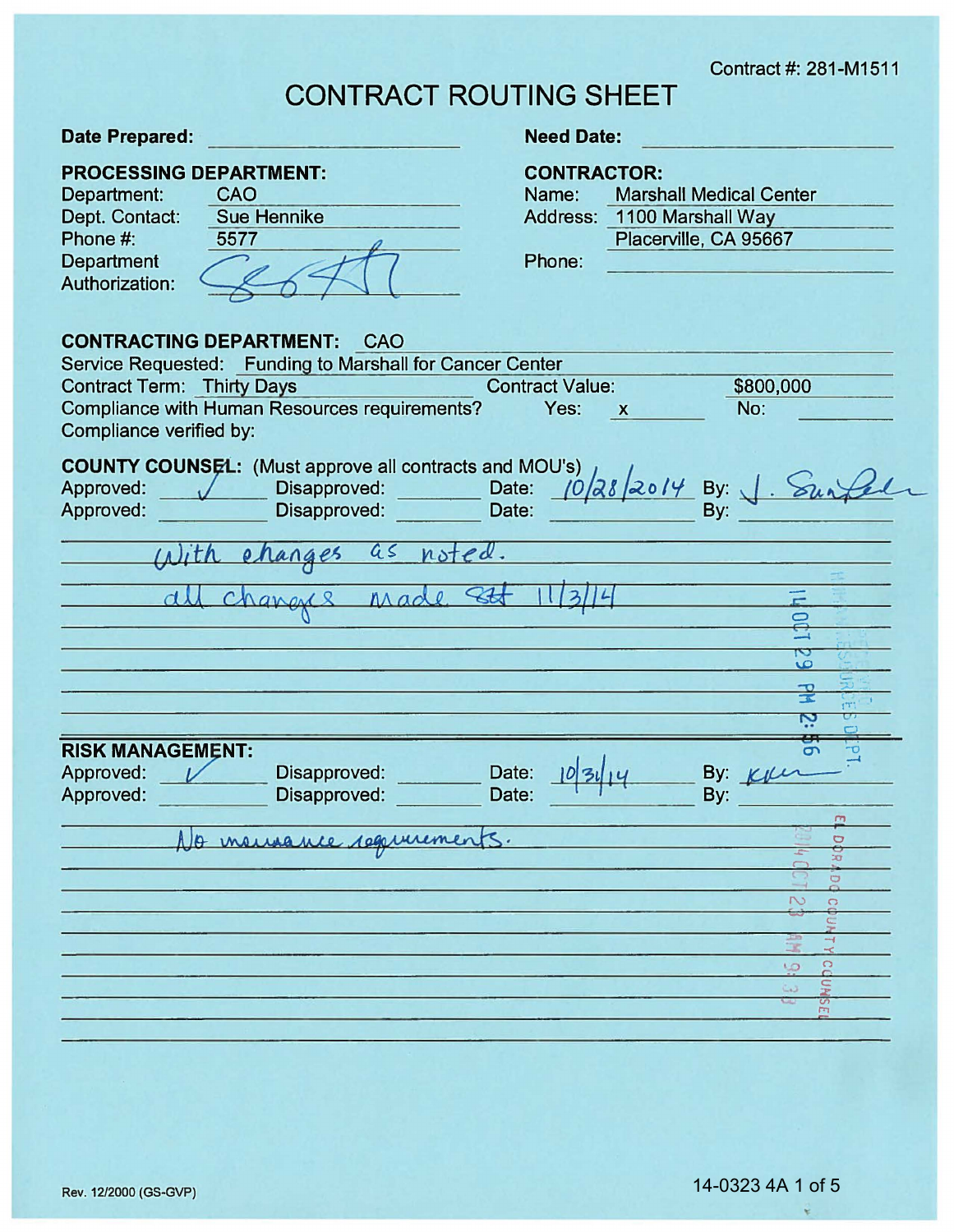## **MEMORANDUM OF UNDERSTANDING**

## **281-M1511**

This Memorandum of Understanding (MOU) made and entered into by and between the County of El Dorado, a political subdivision of the State of California (hereinafter referred to as "County"), and Marshall Medical Center, a non-profit public benefit corporation duly qualified to conduct business in the State of California whose principal place of business is 1100 Marshall Way, Placerville, CA 95667 (hereinafter referred to as "Marshall")

#### **WITNESSETH**

**WHEREAS**, on June 10, 2014, the Board of Supervisors appropriated a contribution to Marshall in the amount of \$800,000 to be used to assist with building renovation, construction, and/or the purchase of new equipment related to the expansion of the Marshall Cancer Center to be located at 3581 Palmer Drive, Bldg. 400, Cameron Park, California; and

**WHEREAS**, County has determined this one-time financial contribution serves a public purpose in the preservation of the general public health and welfare in that it will enable the expansion of cancer treatment services that will be locally available and of benefit to County residents; and

WHEREAS, the location of a state-of-the-art cancer treatment facility within the County presents an opportunity for economic development in that it may create jobs for local residents, and attract business, and new residents.

**NOW THEREFORE**, the parties do hereby agree as follows:

#### **ARTICLE I Payment and Use of Funds**

Within thirty (30) days of execution of this MOU, County will advance funds to Marshall in the amount of \$800,000. Funds shall be used solely to assist with building renovation, construction, and/or the purchase of new equipment for the Marshall Cancer Center.

Within thirty (30) days of completion of the Cancer Center expansion, Marshall shall provide a statement, in reasonable detail, regarding the disposition of the funds and shall return any unused funds. If the advanced funds have not been used for the purpose stated herein, all funds shall be returned to County within sixty (60) days following County's request for repayment.

## **ARTICLE II**

**Audits Required:** Marshall shall submit a year-end audited financial statement covering all fiscal years during which Marshall expends funds provided pursuant to this MOU.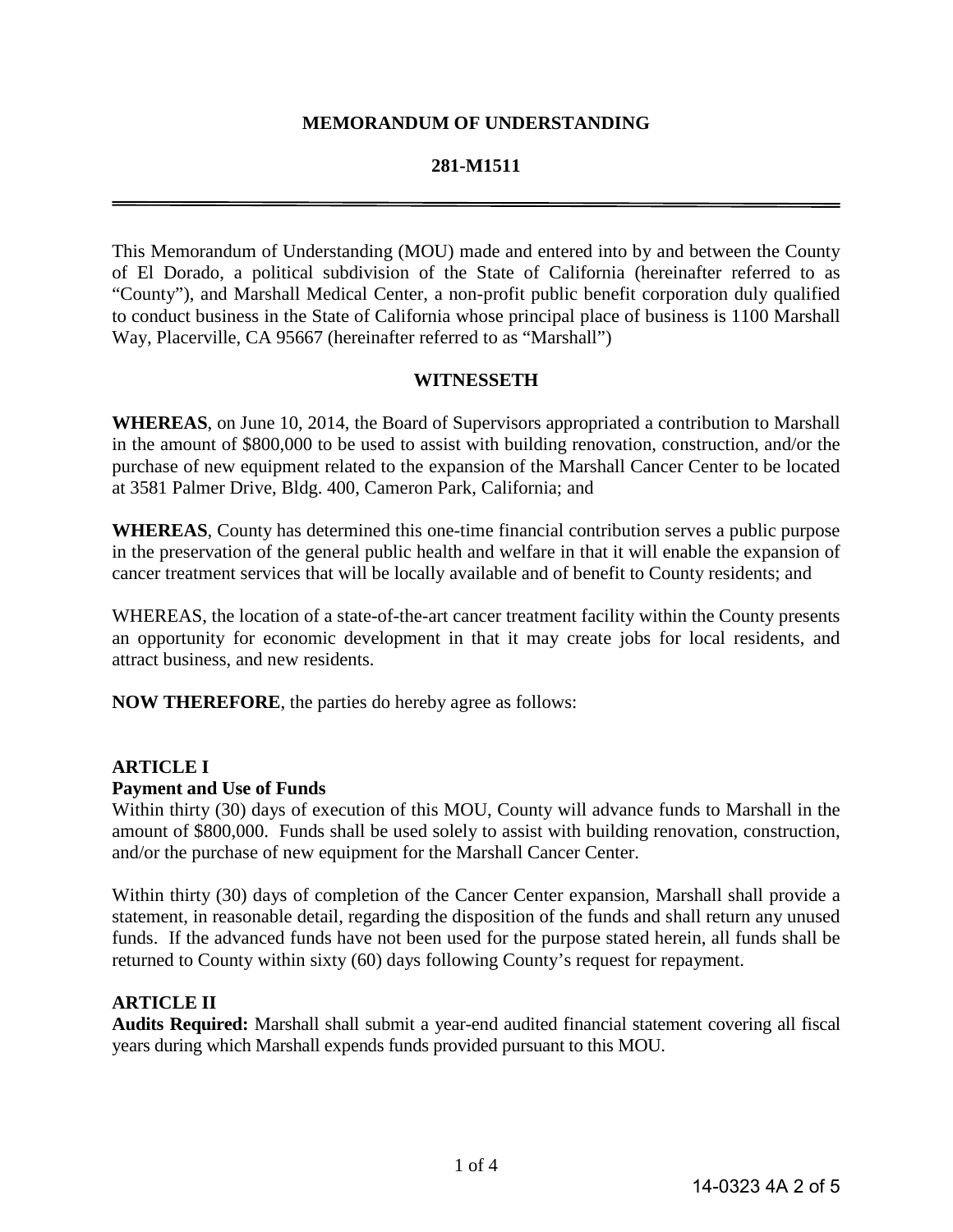Marshall shall maintain all records, books, documents, and other evidence, accounting procedures and practices sufficient to reflect properly all direct and indirect costs of whatever nature claimed to have been incurred in the performance of this MOU, including any matching costs and expenses, all of which will be deemed to constitute "records" for purposes of this section. Such records shall clearly reflect the cost and scope of the services provided.

Marshall's facility or office or such part thereof as may be engaged in the performance of this MOU and its records shall be subject at all reasonable times to inspection, audit and reproduction by County, the state or any of its duly authorized representatives.

## **ARTICLE III**

**Audit by California State Auditor:** Consultant acknowledges that if total compensation under this MOU is greater than \$10,000.00, this MOU is subject to examination and audit by the California State Auditor for a period of three (3) years, or for any longer period required by law, after final payment under this MOU, pursuant to California Government Code §8546.7. In order to facilitate these potential examinations and audits, Consultant shall maintain, for a period of at least three (3) years, or for any longer period required by law, after final payment under the contract, all books, records and documentation necessary to demonstrate performance under the MOU.

## **ARTICLE IV**

**Changes to MOU:** This MOU may be amended by mutual consent of the parties hereto. Said amendments shall become effective only when in writing and fully executed by duly authorized officers of the parties hereto.

## **ARTICLE V**

**Notice to Parties:** All notices to be given by the parties hereto shall be in writing and served by depositing same in the United States Post Office, postage prepaid and return receipt requested. Notices to County shall be addressed as follows:

COUNTY OF EL DORADO Chief Administrative Office 330 Fair Lane Placerville, CA 956667 ATTN: Pamela Knorr, Interim Chief Administrative Officer

or to such other location as the County directs.

Notices to Marshall shall be addressed as follows:

Marshall Medical Center 1100 Marshall Way Placerville, CA 95667 ATTN: Contracts Department

or to such other location as Marshall directs.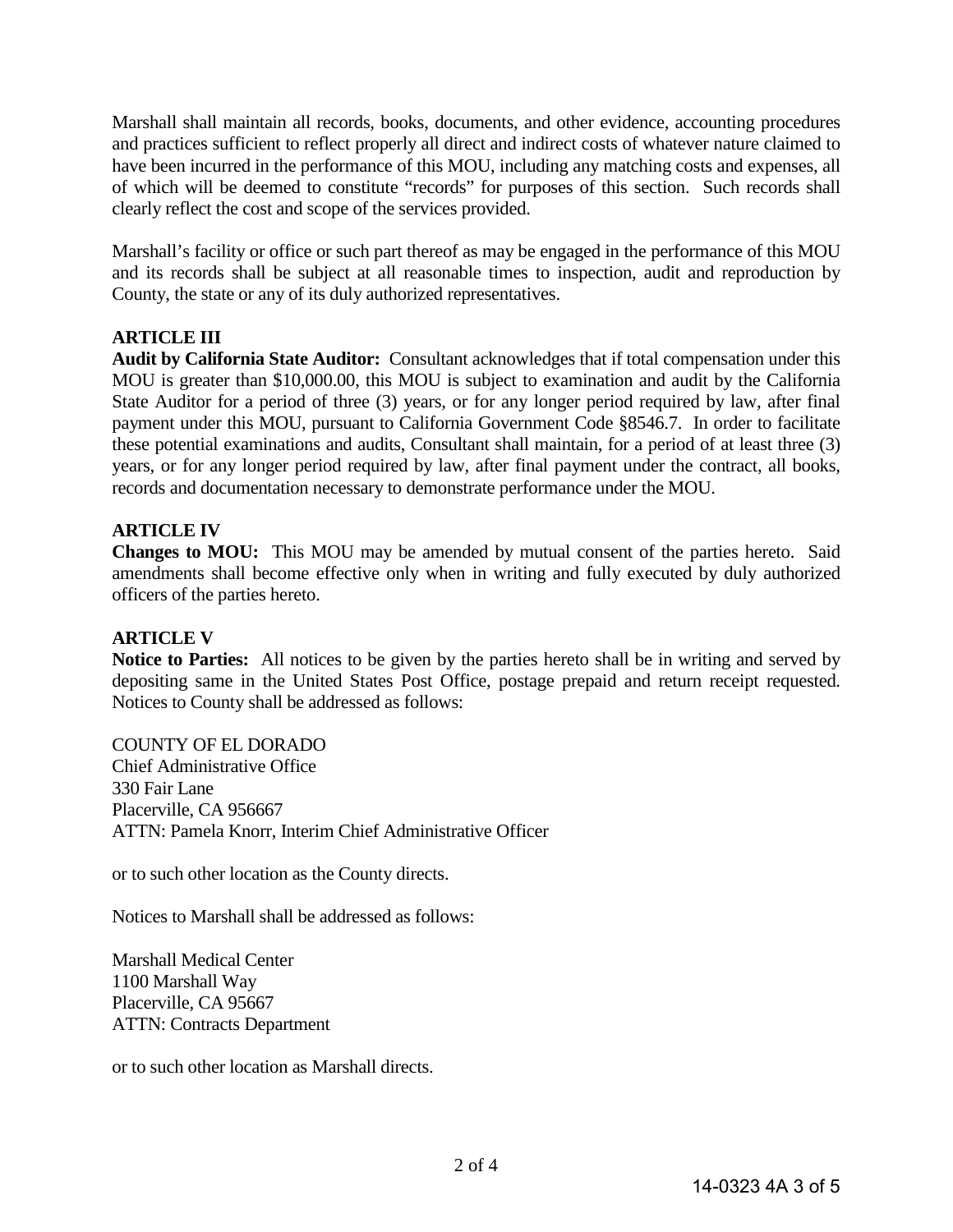## **ARTICLE VI**

**Indemnity:** Marshall shall defend, indemnify, and hold County harmless against and from any and all claims, suits, losses, damages and liability for damages of every name, kind and description, including attorneys fees and costs incurred, brought for, or on account of, injuries to or death of any person, including but not limited to workers, County employees, and the public, or damage to property, or any economic or consequential losses, which are claimed to or in any way arise out of or are connected with Marshall's services, operations, or performance hereunder, regardless of the existence or degree of fault or negligence on the part of County, Marshall, subcontractor(s) and employee(s) of any of these, except for the sole, or active negligence of County, its officers and employees, or as expressly prescribed by statute. This duty of Marshall to indemnify and save County harmless includes the duties to defend set forth in California Civil Code Section 2778.

## **ARTICLE VII**

**Administrator:** The County Officer or employee with responsibility for administering this MOU is Pamela Knorr, Interim Chief Administrative Officer, or successor.

#### **ARTICLE VIII**

**Authorized Signatures:** The parties to this MOU represent that the undersigned individuals executing this MOU on their respective behalf are fully authorized to do so by law or other appropriate instrument and to bind upon said parties to the obligations set forth herein.

#### **ARTICLE IX**

**Entire MOU:** This document and the documents referred to herein or exhibits hereto are the entire MOU between the parties and they incorporate or supersede all prior written or oral MOUs or understandings.

## **REQUESTING CONTRACT ADMINISTRATOR CONCURRENCE:**

By: Dated: \_\_\_\_\_\_\_\_\_\_\_\_\_\_\_\_\_\_\_\_\_

Pamela Knorr Interim Chief Administrative Officer